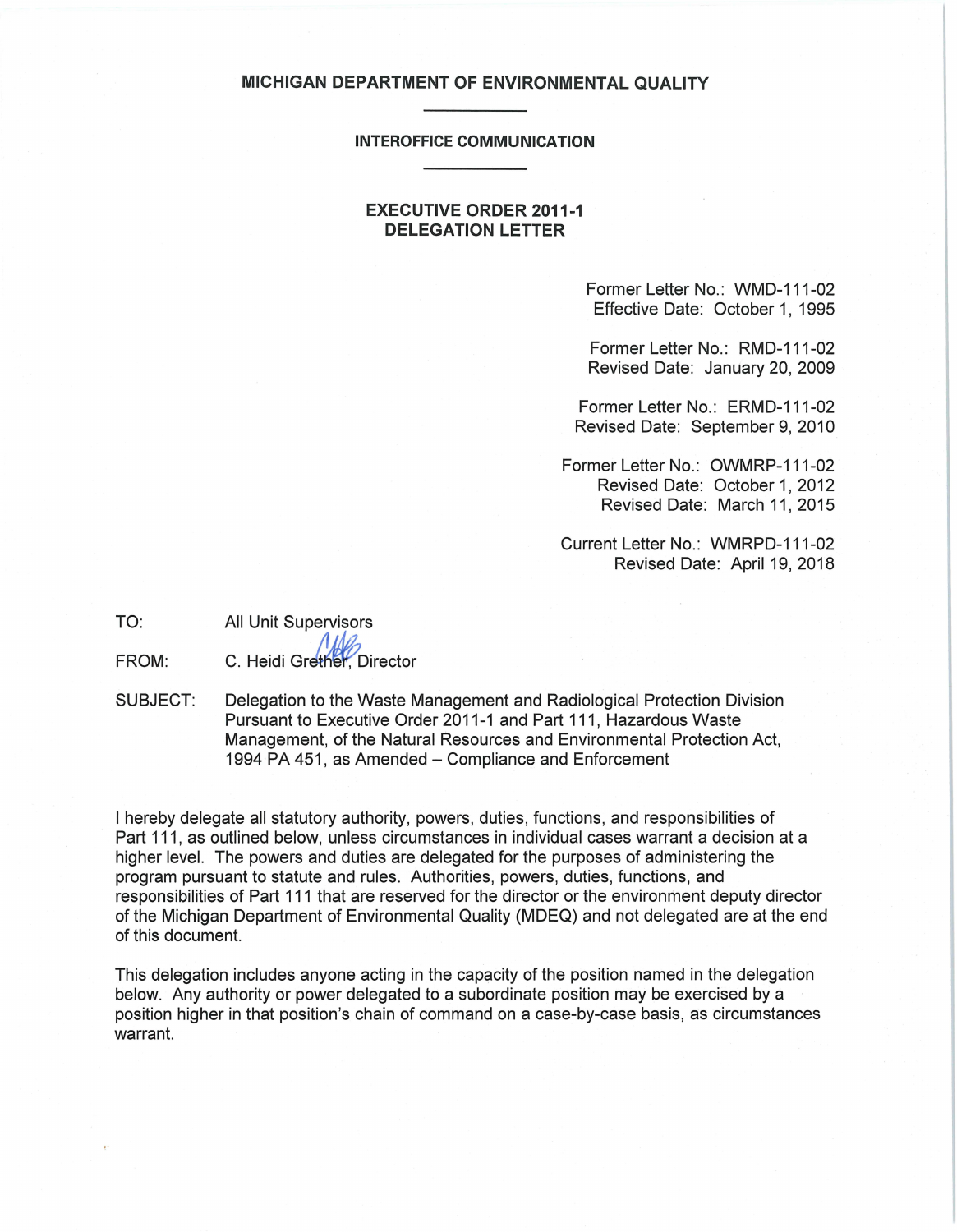|                  | <b>Description of Authority or</b><br><b>Responsibility</b>                                                                                                                                                                                                         | <b>Authority</b>                                                                                                                                                                                                                         | <b>Authority or</b><br><b>Responsibility</b><br><b>Delegated To:</b>                          |
|------------------|---------------------------------------------------------------------------------------------------------------------------------------------------------------------------------------------------------------------------------------------------------------------|------------------------------------------------------------------------------------------------------------------------------------------------------------------------------------------------------------------------------------------|-----------------------------------------------------------------------------------------------|
| 1.               | Assist in encouraging, developing,<br>and implementing methods of<br>hazardous waste management that<br>are environmentally sound, etc.,<br>implement policies that minimize<br>placement of untreated hazardous<br>waste in disposal facilities.                   | MCL 324.11107                                                                                                                                                                                                                            | All Hazardous Waste Staff                                                                     |
| 2.               | Determination that a unit meets the<br>definition of a "boiler."                                                                                                                                                                                                    | R 299.9101(z)                                                                                                                                                                                                                            | <b>Hazardous Waste Section</b><br>(HWS) Staff                                                 |
| 3.               | Prohibit wastes from management in<br>a corrective action management unit<br>(CAMU).                                                                                                                                                                                | R 299.9102(v)(ii)                                                                                                                                                                                                                        | Waste Management and<br><b>Radiological Protection</b><br>Division (WMRPD)<br><b>Director</b> |
| 4.               | Maintain facility mailing list.                                                                                                                                                                                                                                     | R 299.9103(t)                                                                                                                                                                                                                            | <b>HWS Secretary</b>                                                                          |
| 5.               | Issue site identification number.                                                                                                                                                                                                                                   | MCL 324.11104(2),<br>MCL 324.11153(1),<br>R 299.9107(u),<br>R 299.9206(5)(b), and<br>R 299.9303(1) and (2)                                                                                                                               | <b>HWS Staff</b>                                                                              |
| 6.               | Designate staging piles.                                                                                                                                                                                                                                            | R 299.9107(ee)                                                                                                                                                                                                                           | <b>HWS Manager</b>                                                                            |
| $\overline{7}$ . | Receive used oil management<br>activities written notifications.                                                                                                                                                                                                    | R 299.9109(v) and<br>R 299.9811(2)(b)                                                                                                                                                                                                    | <b>HWS Staff</b>                                                                              |
| 8.               | Approve equivalent testing or<br>analytical method and request<br>additional information as needed.                                                                                                                                                                 | R 299.9103(j),<br>R 299.9105,<br>R 299.9212(1)(a)(iv)<br>and $(8)(c)$ ,<br>R 299.9215(1) and (3),<br>R 299.9216(1),<br>R 299.9302(1)(b)(i),<br>R 299.9506(2)(a)(iii)(B)<br>and $(6)(b)(i)(C)$ and $(D)$ ,<br>and<br>R 299.9621(1)(c)(vi) | <b>HWS Unit Supervisor</b>                                                                    |
| 9.               | Have reason to believe material is a<br>hazardous waste.                                                                                                                                                                                                            | R 299.9201(1)                                                                                                                                                                                                                            | <b>HWS Manager</b>                                                                            |
| 10.              | Determine recycled materials are<br>not wastes.                                                                                                                                                                                                                     | R 299.9202(6) and (7)                                                                                                                                                                                                                    | <b>HWS Manager</b>                                                                            |
| 11.              | Receive, review, approve, and reject<br>(and provide notification of rejection)<br>sampling and analysis plans<br>associated with facilities that chose<br>to measure concentration levels to<br>claim certain hazardous waste<br>exemptions (headworks exemption). | R 299.9203(1)(c)(i), (ii),<br>$(vi)$ , and $(vii)$                                                                                                                                                                                       | Management and Tracking<br>Unit (MTU) Supervisor                                              |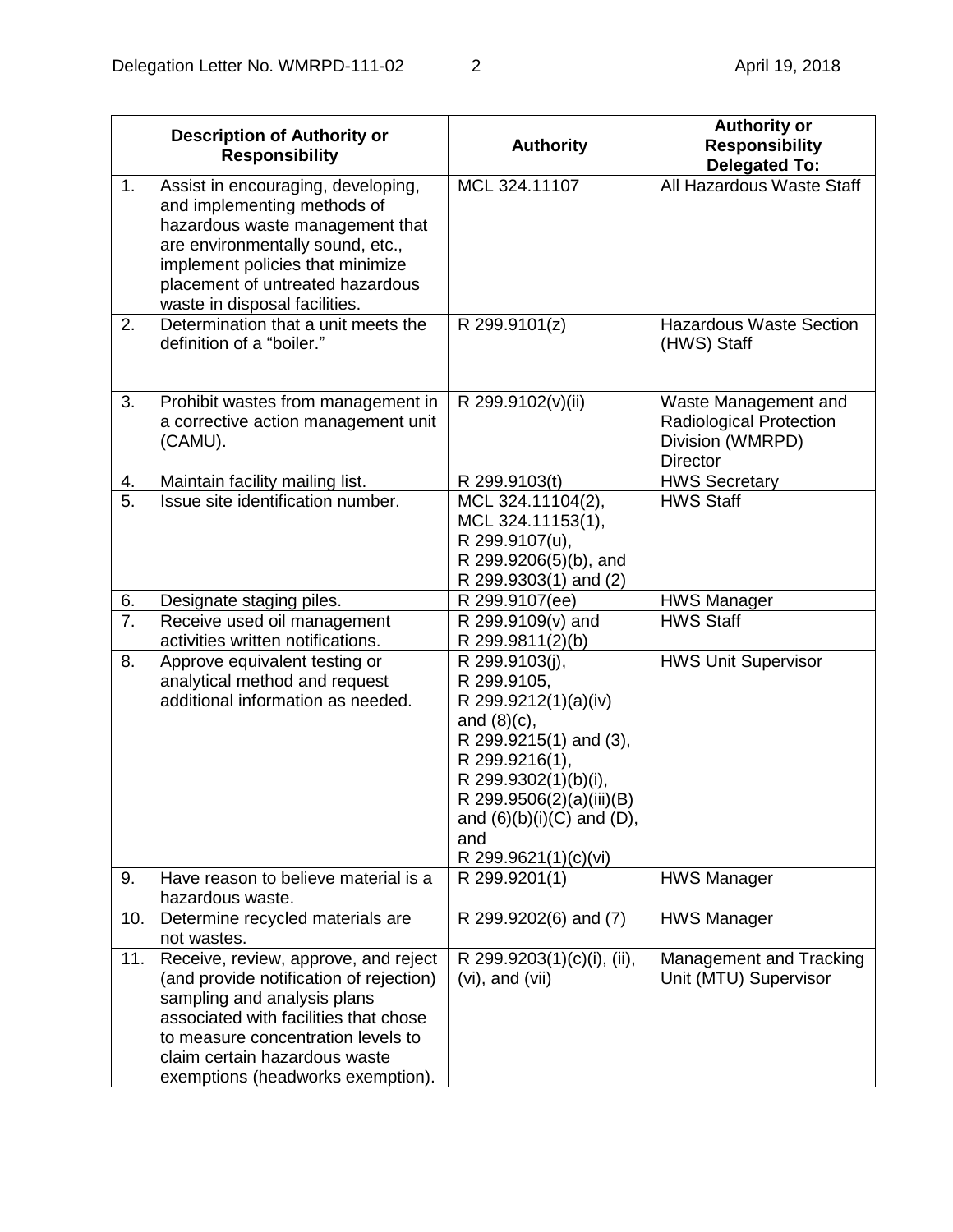|     | <b>Description of Authority or</b><br><b>Responsibility</b>                                                                                                                                           | <b>Authority</b>                                                                                         | <b>Authority or</b><br><b>Responsibility</b><br><b>Delegated To:</b> |
|-----|-------------------------------------------------------------------------------------------------------------------------------------------------------------------------------------------------------|----------------------------------------------------------------------------------------------------------|----------------------------------------------------------------------|
| 12. | Receive notification and certification<br>of exclusion of nonwastewater<br>residues from high temperature<br>metals recovery processing of K061,<br>K062, and F006.                                   | R 299.9203(4)(c)(iii)                                                                                    | <b>HWS Staff</b>                                                     |
| 13. | Determine that debris is no longer<br>contaminated with hazardous waste.                                                                                                                              | R 299.9203(6)(b)                                                                                         | <b>MTU Supervisor</b>                                                |
| 14. | Receive exclusion notification for<br>wood preserving wastewaters and<br>spent wood preserving solutions and<br>evaluate and approve<br>reinstatements of exclusion.                                  | R 299.9204(1)(u)(v)(A)<br>and $(C)$                                                                      | <b>HWS Manager</b>                                                   |
| 15. | Determine that select spent<br>materials may be placed on a pad<br>rather than in tanks, containers, or<br>buildings.                                                                                 | R 299.9204(1)(v)(iv)(l)<br>and $(v)$                                                                     | <b>HWS Manager</b>                                                   |
| 16. | Receive notifications and annual<br>reports regarding hazardous<br>secondary materials used to make<br>zinc micronutrient fertilizers.                                                                | R 299.9204(1)(w)(ii)(A)<br>and (iii) $(B)$ and $(D)$                                                     | <b>HWS Staff</b>                                                     |
| 17. | Receive and process hazardous<br>secondary material legitimate<br>reclamation certifications.                                                                                                         | R 299.9204(1)(aa)(i)(B)<br>and $(C)$ and $(vi)(A)$                                                       | <b>HWS Staff</b>                                                     |
| 18. | Receive and process hazardous<br>secondary material remanufacturing<br>notifications.                                                                                                                 | R 299.9204(1)(cc)(vi)<br>(A)                                                                             | <b>HWS Staff</b>                                                     |
| 19. | Request carbon dioxide stream<br>certification statements required<br>under subdivisions (d) and (e).                                                                                                 | R 299.9204(13)(f)                                                                                        | <b>HWS Staff</b>                                                     |
| 20. | Receive notifications from persons<br>accumulating waste from<br>conditionally exempt small quantity<br>generators in excess of the specified<br>accumulation limits.                                 | R 299.9205(4)(a)(xiv)<br>and $(b)(vi)$                                                                   | <b>HWS Staff or WMRPD</b><br><b>District Staff</b>                   |
| 21. | Receive written notification of<br>hazardous waste electric lamp<br>storage activity.                                                                                                                 | R 299.9206(5)(a)                                                                                         | <b>HWS Staff or WMRPD</b><br><b>District Staff</b>                   |
| 22. | Identify and define characteristics of<br>hazardous waste.                                                                                                                                            | R 299.9208(1) and (2)                                                                                    | <b>WMRPD Director</b>                                                |
| 23. | Evaluate petition to exclude waste<br>produced at a particular facility, take<br>all steps necessary to approve or<br>deny petition, and amend or revoke<br>petition, as appropriate.                 | R 299.9211(1)(a)-(c)<br>and $(c)(iii)$ and $(2)$                                                         | <b>WMRPD Director</b>                                                |
| 24. | Evaluate need to add a waste to, or<br>remove a waste from, the state<br>hazardous waste listing and initiate<br>all steps necessary to see that they<br>are added to, or deleted from, the<br>lists. | R 299.9209(1)-(4),<br>R 299.9210(1) and (2),<br>R 299.9212(4),<br>R 299.9213(1)(b), and<br>R 299.9214(4) | <b>HWS Manager</b>                                                   |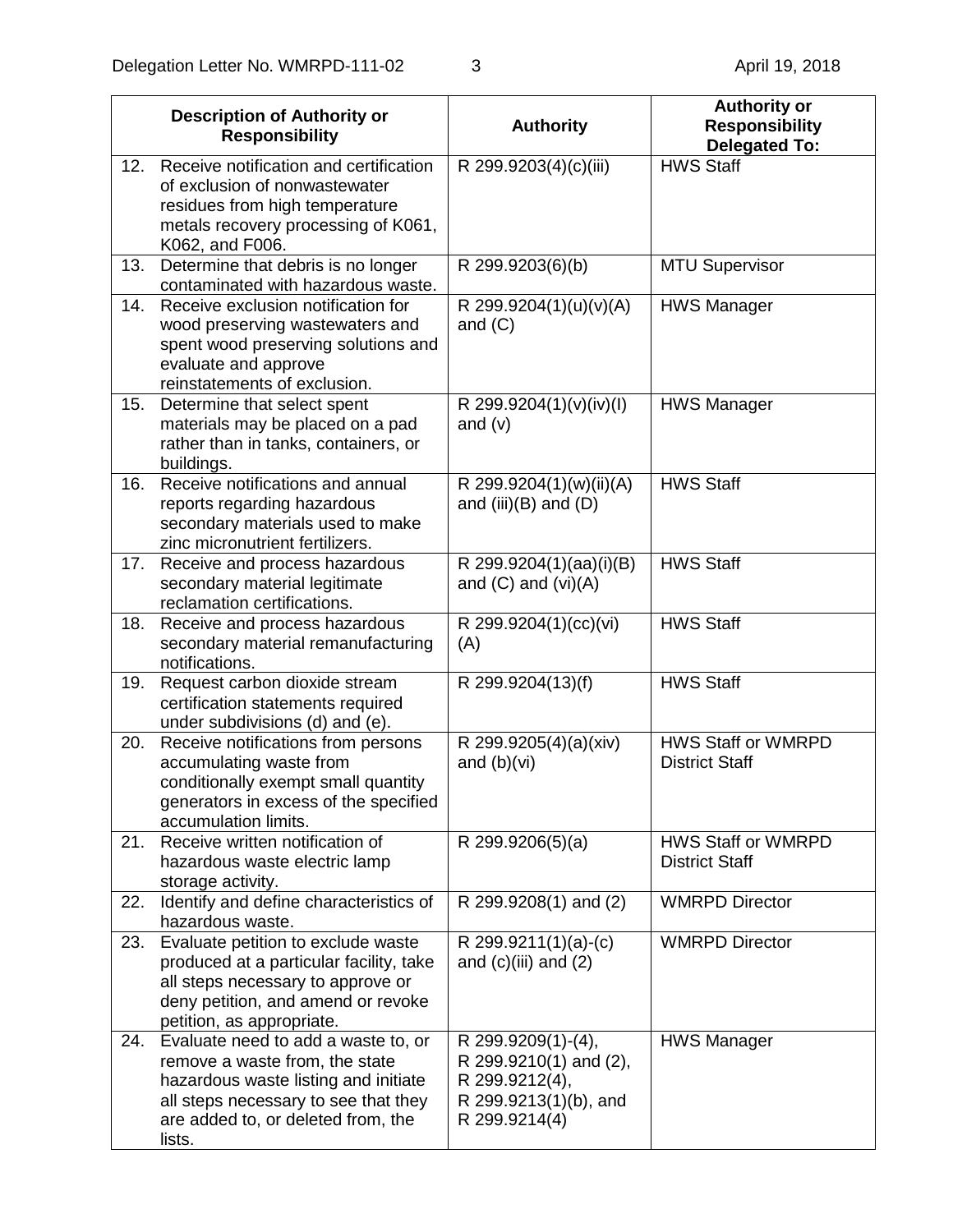|     | <b>Description of Authority or</b><br><b>Responsibility</b>                                                                                                                                                        | <b>Authority</b>                                                                                                                                                                               | <b>Authority or</b><br><b>Responsibility</b><br><b>Delegated To:</b> |
|-----|--------------------------------------------------------------------------------------------------------------------------------------------------------------------------------------------------------------------|------------------------------------------------------------------------------------------------------------------------------------------------------------------------------------------------|----------------------------------------------------------------------|
| 25. | Determine a sample to be<br>representative.                                                                                                                                                                        | R 299.9212(7)                                                                                                                                                                                  | <b>HWS Staff</b>                                                     |
| 26. | Evaluate and grant/deny a petition<br>to add a hazardous waste or<br>category of hazardous waste to the<br>list of universal wastes and initiate<br>all steps necessary to see that they<br>are added to the list. | R 299.9229(1) and (3)                                                                                                                                                                          | <b>HWS Manager</b>                                                   |
| 27. | Receive and process notifications<br>regarding legitimacy of hazardous<br>secondary material recycling<br>activity.                                                                                                | R 299.9232(1)(d)(iii)(C)                                                                                                                                                                       | <b>HWS Staff</b>                                                     |
| 28. | Verify content is consistent with<br>federal format and content of<br>manifest forms.                                                                                                                              | MCL 324.11135(7)                                                                                                                                                                               | <b>HWS Manager</b>                                                   |
| 29. | Receive executed copies of<br>manifests and related notifications<br>and request copies of executed<br>manifests.                                                                                                  | R 299.9304(1)(d),<br>R 299.9308(5),<br>R 299.9608(1) and (2),<br>and R 299.9610(2)                                                                                                             | <b>HWS Staff</b>                                                     |
| 30. | Determination of proper labeling and<br>containerization for generators.                                                                                                                                           | MCL 324.11138(1)(b)                                                                                                                                                                            | <b>WMRPD District Staff</b>                                          |
| 31. | Grant extension to generator<br>accumulation periods.                                                                                                                                                              | R 299.9306(3), (6), (9),<br>and (10)                                                                                                                                                           | <b>WMRPD District</b><br>Supervisors                                 |
| 32. | Request generator to submit<br>evaluation reports.                                                                                                                                                                 | R 299.9307(2)                                                                                                                                                                                  | <b>WMRPD District</b><br><b>Supervisors or HWS Staff</b>             |
| 33. | Request generator to retain other<br>reports in addition to biennial reports<br>and exception reports.                                                                                                             | R 299.9307(4)                                                                                                                                                                                  | <b>WMRPD District</b><br>Supervisors                                 |
| 34. | Approve format and content of data<br>reporting forms.                                                                                                                                                             | R 299.9308(1) and<br>R 299.9610(1)                                                                                                                                                             | <b>MTU Supervisor</b>                                                |
| 35. | Receive data submittals to be used<br>for preparation of documentation for<br>the U.S. Environmental Protection<br>Agency (U.S. EPA).                                                                              | R 299.9308(1) and<br>R 299.9610(1)                                                                                                                                                             | <b>HWS Staff</b>                                                     |
| 36. | Require periodic reports of<br>hazardous waste generated, stored,<br>treated, or disposed of, or<br>transported for treatment, storage,<br>or disposal.                                                            | MCL 324.11138(1)(h)<br>and R 299.9308(4)                                                                                                                                                       | <b>WMRPD District</b><br><b>Supervisors or HWS</b><br>Manager        |
| 37. | Review and inspect generator<br>records.                                                                                                                                                                           | MCL 324.11138(1)(f)                                                                                                                                                                            | <b>WMRPD District Staff</b>                                          |
| 38. | Request extension of record<br>retention periods.                                                                                                                                                                  | MCL 324.11132a(1)(h),<br>MCL 324.11135(12),<br>MCL 324.11136(2),<br>MCL 324.11137(e),<br>MCL 324.11138(1)(g),<br>R 299.9306(1)(a)(i),<br>R 299.9307(6),<br>R 299.9409(4), and<br>R 299.9609(4) | <b>WMRPD District</b><br>Supervisors or HWS<br>Manager               |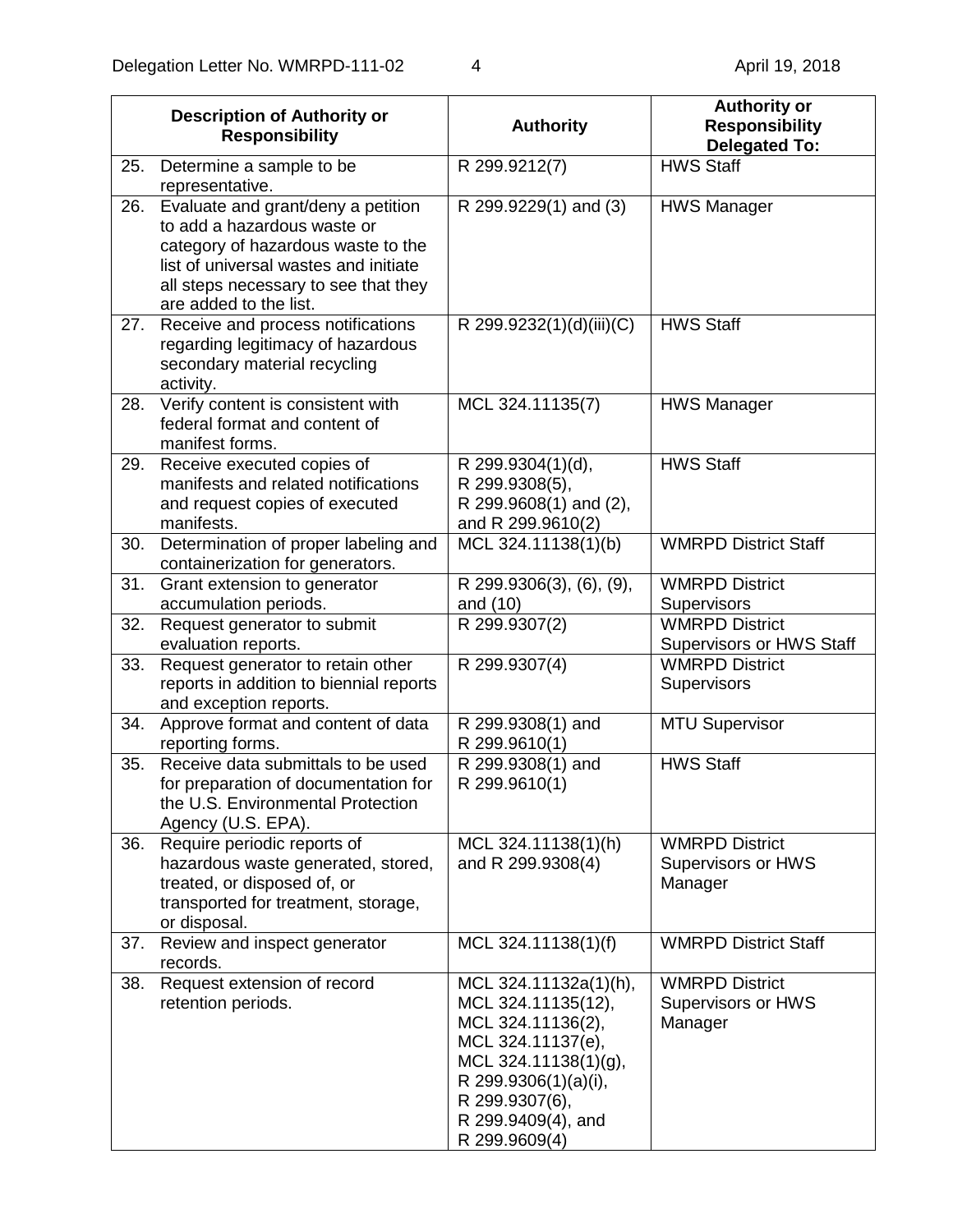|     | <b>Description of Authority or</b><br><b>Responsibility</b>                                                               | <b>Authority</b>                                                                              | <b>Authority or</b><br><b>Responsibility</b><br><b>Delegated To:</b> |
|-----|---------------------------------------------------------------------------------------------------------------------------|-----------------------------------------------------------------------------------------------|----------------------------------------------------------------------|
| 39. | Review and inspect transporter's<br>manifests.                                                                            | MCL 324.11136(2)                                                                              | <b>WMRPD District Staff</b>                                          |
| 40. | Receive exception reports from<br>exporters.                                                                              | MCL 324.11135(11)<br>and R 299.9309(3)                                                        | <b>HWS Staff</b>                                                     |
| 41. | Approve or disapprove site-specific<br>variances from the applicable land<br>disposal restriction treatment<br>standards. | R 299.9311,<br>R 299.9413, and<br>R 299.9627, which<br>adopt by reference<br>40 CFR 268.44(h) | <b>WMRPD Director</b>                                                |
| 42. | Approve alternate well installation<br>and decommissioning plan<br>procedures.                                            | R 299.9506(2)(a)(v) and<br>(b), R $299.9612(1)(b)$ ,<br>and R 299.9629(6)                     | <b>HWS Manager</b>                                                   |
| 43. | Grant exemption from specified<br>sole-source aquifer location<br>standards.                                              | R 299.9603(1)(d)                                                                              | <b>WMRPD Director</b>                                                |
| 44. | Grant exemption from specified<br>floodplain location standards.                                                          | R 299.9603(4)                                                                                 | <b>WMRPD Director</b>                                                |
| 45. | Grant exemption from the specified<br>six meters of soil location standard.                                               | R 299.9603(5)                                                                                 | <b>WMRPD Director</b>                                                |
| 46. | Receive copy of notification of waste<br>from a foreign source via adoption of<br>40 CFR 264.12(a)(1).                    | R 299.9605(1)                                                                                 | <b>WMRPD District</b><br>Supervisors and copy<br><b>HWS Staff</b>    |
| 47. | Approve alternate location for<br>maintaining operating record.                                                           | R 299.9609(1)                                                                                 | HWS Staff or WMRPD<br><b>District Staff</b>                          |
| 48. | Receive copy of records of waste<br>disposal locations and quantity.                                                      | R 299.9609(5)                                                                                 | <b>HWS Staff or WMRPD</b><br><b>District Staff</b>                   |
| 49. | Approve unmanifested waste report<br>form.                                                                                | R 299.9610(2)                                                                                 | <b>MTU Supervisor</b>                                                |
| 50. | Approve operating report form.                                                                                            | R 299.9610(3)                                                                                 | <b>MTU Supervisor</b>                                                |
| 51. | Receive operating reports.                                                                                                | R 299.9610(3)                                                                                 | <b>HWS Staff</b>                                                     |
| 52. | Approve ambient air monitoring<br>program or waive ambient air<br>monitoring program requirements.                        | R 299.9611(2)(c) and<br>(4)                                                                   | <b>HWS Manager</b>                                                   |
| 53. | Waive groundwater monitoring<br>requirements.                                                                             | R 299.9611(3), (3)(a)(ii)<br>and (iii), $(3)(b)$ , and $(4)$<br>and R 299.9612(1)(h)          | <b>HWS Manager</b>                                                   |
| 54. | Require more intensive or extensive<br>monitoring programs.                                                               | R 299.9611(5)                                                                                 | <b>HWS Manager</b>                                                   |
| 55. | Extend point of compliance into<br>groundwaters other than the<br>uppermost aquifer.                                      | $\overline{R}$ 299.9612(1)(a)                                                                 | <b>Permit and Corrective</b><br>Action Unit (PCAU)<br>Supervisor     |
| 56. | Require sampling and analysis for<br>secondary groundwater monitoring<br>parameters.                                      | R 299.9612(1)(c)                                                                              | <b>PCAU Supervisor</b>                                               |
| 57. | Receive notifications regarding<br>statistically significant increase in<br>primary/secondary monitoring<br>parameters.   | R 299.9612(1)(c)(iii)                                                                         | <b>HWS Staff or WMRPD</b><br><b>District Staff</b>                   |
| 58. | Approve statistical test with regard<br>to groundwater monitoring.                                                        | R 299.9612(1)(e)                                                                              | <b>PCAU Supervisor</b>                                               |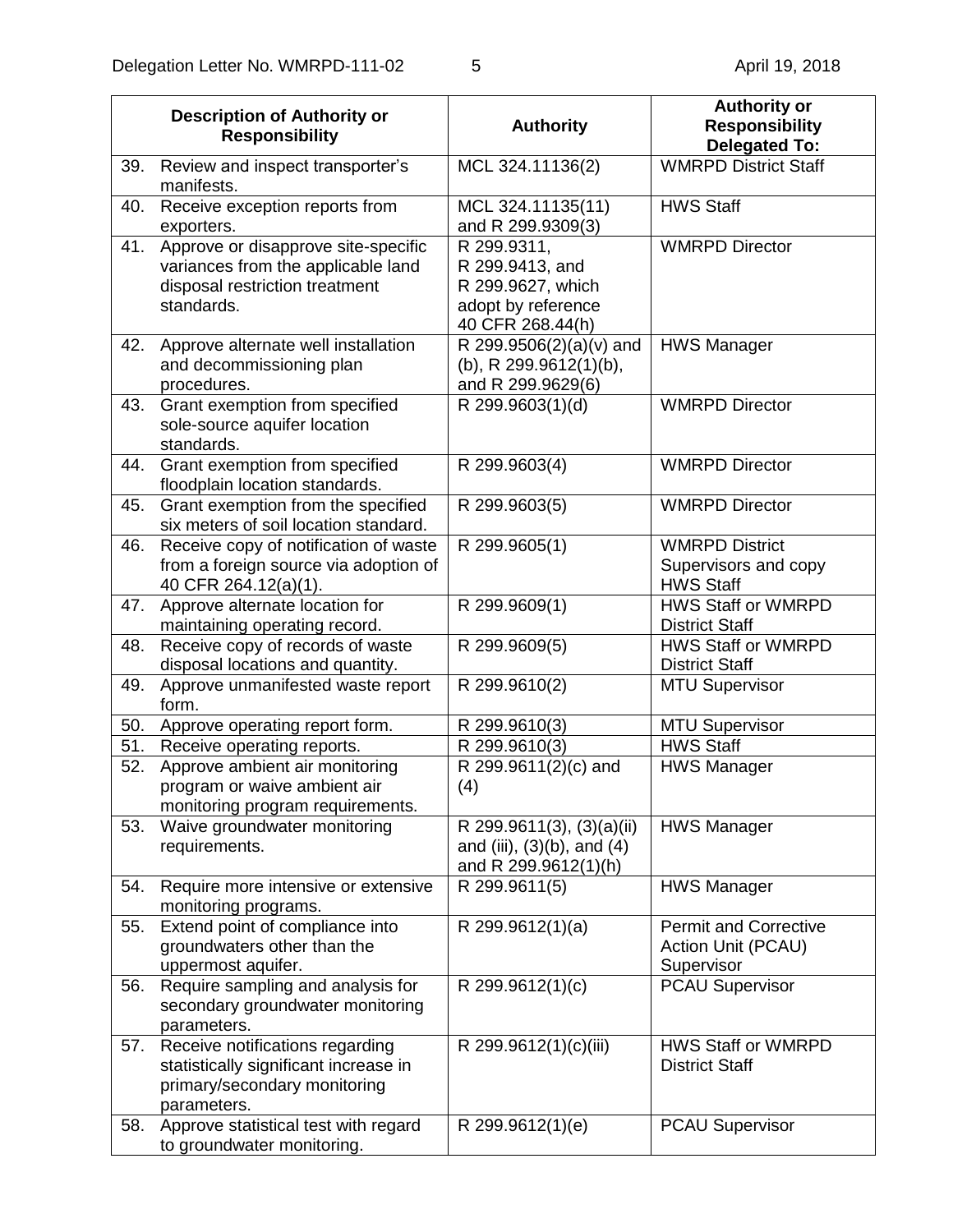|     | <b>Description of Authority or</b><br><b>Responsibility</b>                                                                                             | <b>Authority</b>                                    | <b>Authority or</b><br><b>Responsibility</b><br><b>Delegated To:</b> |
|-----|---------------------------------------------------------------------------------------------------------------------------------------------------------|-----------------------------------------------------|----------------------------------------------------------------------|
| 59. | Specify mean value of one year's<br>initial sampling for each well.                                                                                     | R 299.9612(1)(e)(ii)                                | <b>PCAU Supervisor</b>                                               |
| 60. | Require compliance groundwater<br>monitoring and corrective action for<br>groundwater.                                                                  | R 299.9612(1)(f)                                    | <b>HWS Manager</b>                                                   |
| 61. | Receive environmental monitoring<br>reports, information, or data.                                                                                      | R 299.9521(1)(a) and<br>$(2)(b)$ and R 299.9612     | <b>HWS Staff</b>                                                     |
| 62. | Receive notice of date of partial/final<br>closure beginning and closure and<br>postclosure certifications.                                             | R 299.9101(I) and<br>R 299.9613(2), (3), and<br>(5) | <b>HWS Staff</b>                                                     |
| 63. | Request additional information in<br>closure and postclosure<br>certifications.                                                                         | R 299.9613(4) and (5)                               | <b>HWS Staff</b>                                                     |
| 64. | Waive interim secondary<br>containment requirements for<br>certain tank systems, wastewater<br>treatment units, and elementary<br>neutralization units. | R 299.9615(6)                                       | <b>HWS Manager</b>                                                   |
| 65. | Determine that contaminated soils<br>cannot be practicably removed.                                                                                     | R 299.9616(3)(b)(i)                                 | <b>WMRPD Director</b>                                                |
| 66. | Approve alternate design or<br>operating practices for leachate<br>collection and removal system<br>received by HWS staff.                              | R 299.9619(5)                                       | <b>HWS Manager</b>                                                   |
| 67. | Grant owner/operator exemption<br>from specified gas venting system<br>requirements.                                                                    | R 299.9619(6)(c)                                    | <b>WMRPD Director</b>                                                |
| 68. | Approve alternative design and<br>maintenance practices relative to<br>closure and postclosure care period.                                             | R 299.9619(7)                                       | <b>WMRPD Director</b>                                                |
| 69. | Approve alternate design for waste<br>pile and landfill base floors.                                                                                    | R 299.9620(4)                                       | <b>WMRPD Director</b>                                                |
| 70. | Approve nondestructive testing of all<br>field seams of synthetic liners.                                                                               | R 299.9621(1)(d)(iii)                               | <b>HWS Manager</b>                                                   |
| 71. | Inspect quality control programs for<br>landfills, surface impoundments, and<br>waste piles.                                                            | R 299.9621(2)                                       | HWS Staff or WMRPD<br><b>District Staff</b>                          |
| 72. | Receive notice of contamination<br>detected in leak detection system.                                                                                   | R 299.9622(2)(a)                                    | HWS Staff or WMRPD<br><b>District Staff</b>                          |
| 73. | Grant exemption from leak detection<br>system requirements.                                                                                             | R 299.9622(3)                                       | <b>WMRPD Director</b>                                                |
| 74. | Authorize filling, grading,<br>excavating, building, drilling, or<br>mining on property following<br>completion of a landfill.                          | MCL 324.11139(2)                                    | <b>HWS Manager</b>                                                   |
| 75. | Require a trial operation of<br>incinerator and submittal of trial<br>operations plan.                                                                  | R 299.9623(7) and<br>(7)(d)                         | <b>WMRPD Director</b>                                                |
| 76. | Specify principal organic hazardous<br>constituents.                                                                                                    | R 299.9623(10)                                      | <b>HWS Manager</b>                                                   |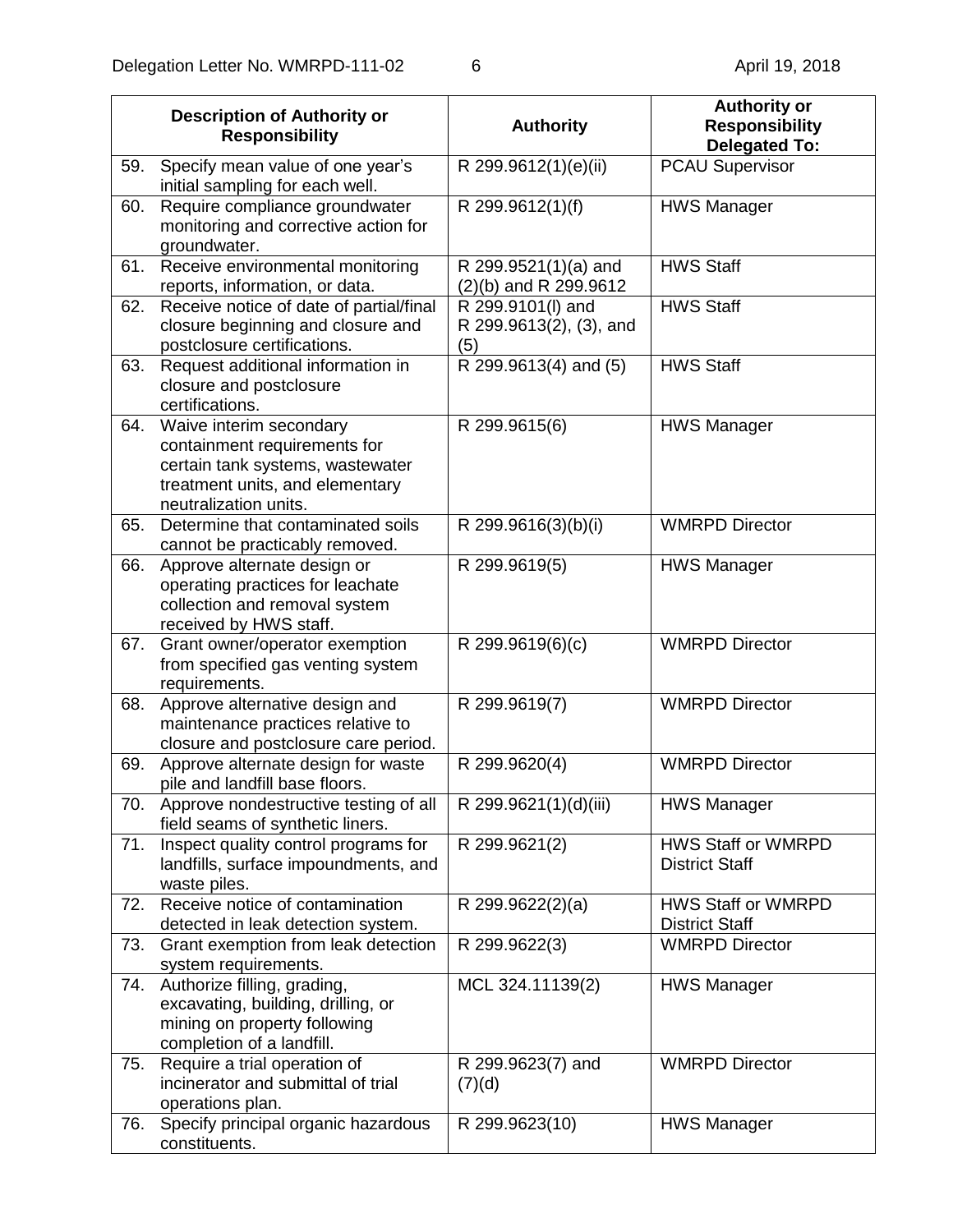|     | <b>Description of Authority or</b><br><b>Responsibility</b>                                                                                                                                                                                                          | <b>Authority</b>                                                                                                | <b>Authority or</b><br><b>Responsibility</b><br><b>Delegated To:</b> |
|-----|----------------------------------------------------------------------------------------------------------------------------------------------------------------------------------------------------------------------------------------------------------------------|-----------------------------------------------------------------------------------------------------------------|----------------------------------------------------------------------|
| 77. | Approve a corrective action program<br>or modification thereto.                                                                                                                                                                                                      | MCL 324.11102(2) and<br>R 299.9629(1)                                                                           | <b>HWS Manager</b>                                                   |
| 78. | Determine if there has been a<br>release.                                                                                                                                                                                                                            | MCL 324.11115a(2)                                                                                               | <b>HWS Unit Supervisor</b>                                           |
| 79. | Approve a demonstration that an<br>owner/operator is unable to obtain<br>the necessary permission to<br>undertake corrective action beyond<br>the facility boundary.                                                                                                 | MCL 324.11115a(2)(c)<br>and R 299.9629(2)                                                                       | <b>WMRPD Director</b>                                                |
| 80. | Specify in an operating license,<br>postclosure operating license, or<br>consent order the following:<br>schedules of compliance for<br>corrective action, assurances of<br>financial responsibility for<br>completing corrective action, and<br>other requirements. | MCL 324.11115a(2),<br>$(2)(a)$ and $(b)$ , $(4)$ , and<br>$(4)(a)$ and $(b)$ and<br>R 299.9629(3)(a) and<br>(b) | <b>WMRPD Director</b>                                                |
| 81. | Sign corrective action cost recovery<br>request letters based on corrective<br>action and cost recovery language<br>in operating license, postclosure<br>operating license, or order, and<br>associated cost recovery invoice.                                       | MCL 324.11115a(2),<br>$(2)(a)$ and $(b)$ , $(4)$ , and<br>$(4)(a)$ and $(b)$ and<br>R 299.9629(3)(a) and<br>(b) | <b>HWS Manager</b>                                                   |
| 82. | Specify the time period after a<br>groundwater protection standard<br>exceedance that groundwater<br>corrective action shall begin.                                                                                                                                  | R 299.9629(5)                                                                                                   | <b>HWS Manager</b>                                                   |
| 83. | Approve groundwater surface water<br>interface (GSI) compliance<br>monitoring wells.                                                                                                                                                                                 | R 299.9629(7)                                                                                                   | <b>WMRPD GSI/Mixing Zone</b><br>Coordinator                          |
| 84. | Receive notification of exceedance<br>of GSI standards based on acute<br>toxicity and proposals for doing<br>corrective action.                                                                                                                                      | R 299.9629(7)(a)                                                                                                | <b>HWS Staff or WMRPD</b><br><b>District Staff</b>                   |
| 85. | Approve extension of submittal or<br>implementation deadline regarding<br>GSI exceedances.                                                                                                                                                                           | R 299.9629(7)(b) and<br>(c)                                                                                     | <b>PCAU Supervisor</b>                                               |
| 86. | Approve new GSI compliance<br>monitoring point and schedule for<br>construction, if appropriate.                                                                                                                                                                     | R 299.9629(7)(b)(ii) and<br>(c)                                                                                 | <b>WMRPD GSI/Mixing Zone</b><br>Coordinator                          |
| 87. | Approve site-specific GSI standard.                                                                                                                                                                                                                                  | R 299.9629(7)(b)(iii)<br>and $(c)$                                                                              | <b>WMRPD GSI/Mixing Zone</b><br>Coordinator                          |
| 88. | Receive report on effectiveness of<br>corrective action program.                                                                                                                                                                                                     | R 299.9629(10)                                                                                                  | <b>HWS Staff</b>                                                     |
| 89. | Review and inspect manifests and<br>reports at facilities.                                                                                                                                                                                                           | MCL 324.11137(e)                                                                                                | <b>WMRPD District Staff</b>                                          |
| 90. | Inspect and file written reports of<br>licensed facilities not less than four<br>times per year.                                                                                                                                                                     | MCL 324.11144(1)                                                                                                | <b>WMRPD District Staff</b>                                          |
| 91. | Receive applications for CAMUs.                                                                                                                                                                                                                                      | R 299.9635(2)                                                                                                   | <b>HWS Manager</b>                                                   |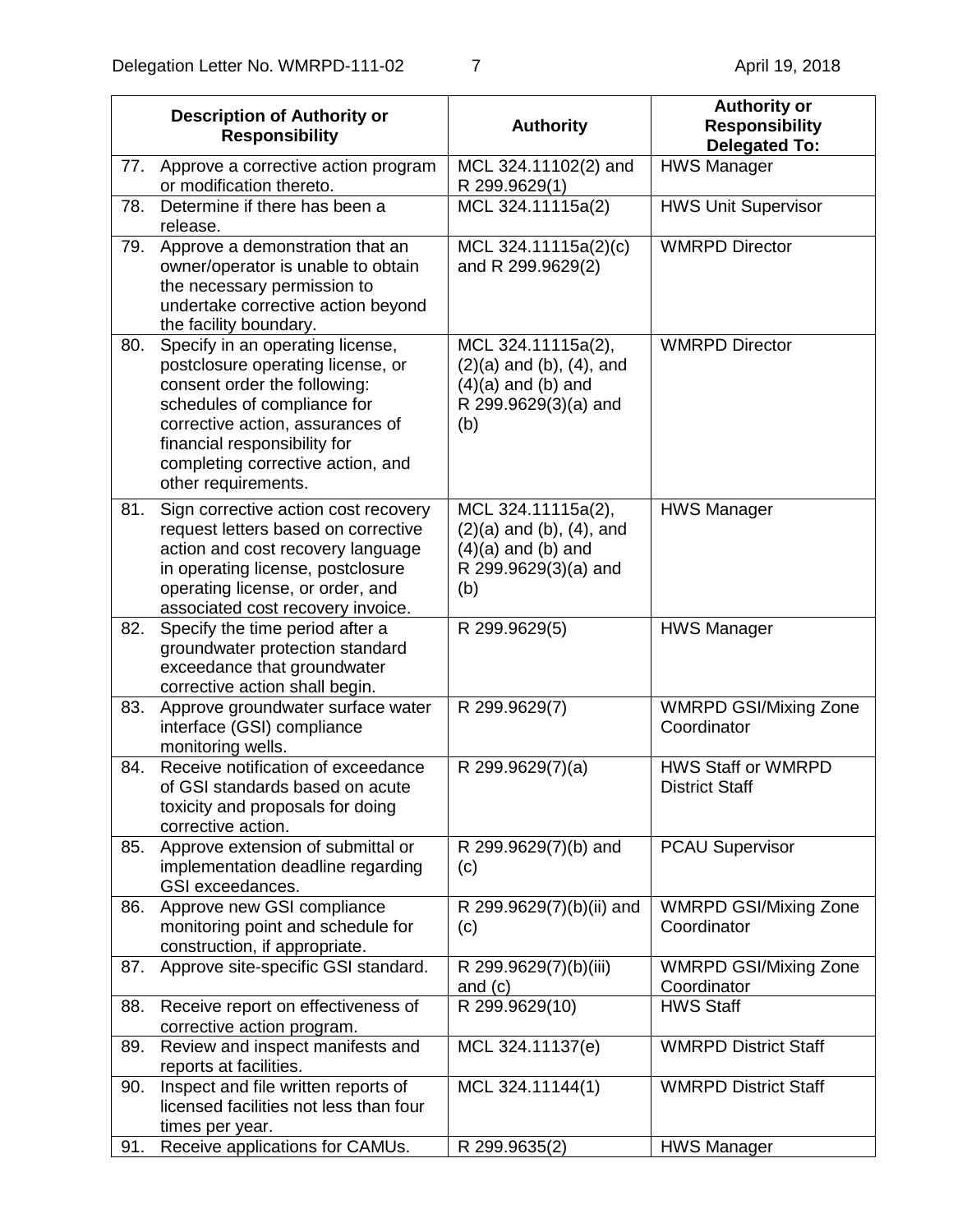|     | <b>Description of Authority or</b><br><b>Responsibility</b>                                                                                                       | <b>Authority</b>                                                                                                            | <b>Authority or</b><br><b>Responsibility</b><br><b>Delegated To:</b>                                         |
|-----|-------------------------------------------------------------------------------------------------------------------------------------------------------------------|-----------------------------------------------------------------------------------------------------------------------------|--------------------------------------------------------------------------------------------------------------|
| 92. | Designate a facility or hazardous<br>waste management unit (HWMU) as<br>a CAMU.                                                                                   | R 299.9635(2), (3), (8),<br>$(10)$ , and $(11)$                                                                             | <b>WMRPD Director</b>                                                                                        |
| 93. | Prohibit the placement of waste into<br>a CAMU.                                                                                                                   | R 299.9635(4)                                                                                                               | <b>WMRPD Director</b>                                                                                        |
| 94. | Receive information regarding waste<br>that has not been managed in<br>accordance with the land disposal<br>treatment standards or certain other<br>requirements. | R 299.9635(4)                                                                                                               | <b>HWS Staff</b>                                                                                             |
| 95. | Ensure CAMU meets all of the<br>specified criteria.                                                                                                               | R 299.9635(10)                                                                                                              | <b>WMRPD Director</b>                                                                                        |
| 96. | Specify information in a license or<br>order for a CAMU.                                                                                                          | R 299.9635(12)                                                                                                              | <b>WMRPD Director</b>                                                                                        |
| 97. | Consider and approve alternate<br>design requirements.                                                                                                            | R 299.9635(12)(c)                                                                                                           | <b>WMRPD Director</b>                                                                                        |
| 98. | Make determinations regarding<br>principal hazardous constituents and<br>the adjustment of treatment levels<br>and testing protocol.                              | R 299.9635(12)(d) and<br>$(d)(ii)$ and $(v)$ , $(13)$ ,<br>$(13)(e)(iii)$ and $(v)$ , and<br>$(14)$ and<br>R 299.9639(1)(b) | <b>HWS Manager</b>                                                                                           |
| 99. | Receive proper notification<br>regarding groundwater monitoring<br>and corrective action to provide<br>proper notification to the MDEQ.                           | R 299.9635(12)(e)(iii)                                                                                                      | <b>HWS Manager</b>                                                                                           |
|     | 100. Determine what information is<br>necessary for closure of a CAMU.                                                                                            | R 299.9635(12)(f) and<br>(f)(iii)                                                                                           | <b>HWS Manager</b>                                                                                           |
|     | 101. Establish a time limit in which a<br>CAMU used for storage or treatment<br>only may be operated.                                                             | R 299.9635(15)(b)                                                                                                           | <b>HWS Manager</b>                                                                                           |
|     | 102. Provide for public notice and<br>comment regarding a CAMU.                                                                                                   | R 299.9635(17)                                                                                                              | <b>WMRPD Director, HWS</b><br>Manager, or HWS Staff<br>per Operating License<br><b>Processing Procedures</b> |
|     | 103. Impose additional requirements for<br>CAMUs as necessary to protect<br>human health and the environment.                                                     | R 299.9635(18)                                                                                                              | <b>WMRPD Director</b>                                                                                        |
|     | 104. Incorporate requirements for a<br>CAMU into an existing license.                                                                                             | R 299.9635(19)                                                                                                              | <b>WMRPD Director</b>                                                                                        |
|     | 105. Designate a temporary unit.                                                                                                                                  | R 299.9636(1)                                                                                                               | <b>HWS Manager</b>                                                                                           |
|     | 106. Consider specified factors in<br>establishing standards for temporary<br>units.                                                                              | R 299.9636(1)                                                                                                               | <b>HWS Manager</b>                                                                                           |
|     | 107. Allow the use of alternate design,<br>operating, and closure standards for<br>temporary units.                                                               | R 299.9636(2)                                                                                                               | <b>HWS Manager</b>                                                                                           |
|     | 108. Specify information in a license or<br>order for each temporary unit.                                                                                        | R 299.9636(3) and (5)                                                                                                       | <b>HWS Manager</b>                                                                                           |
|     | 109. Extend the operational period of a<br>temporary unit.                                                                                                        | R 299.9636(4)                                                                                                               | <b>HWS Manager</b>                                                                                           |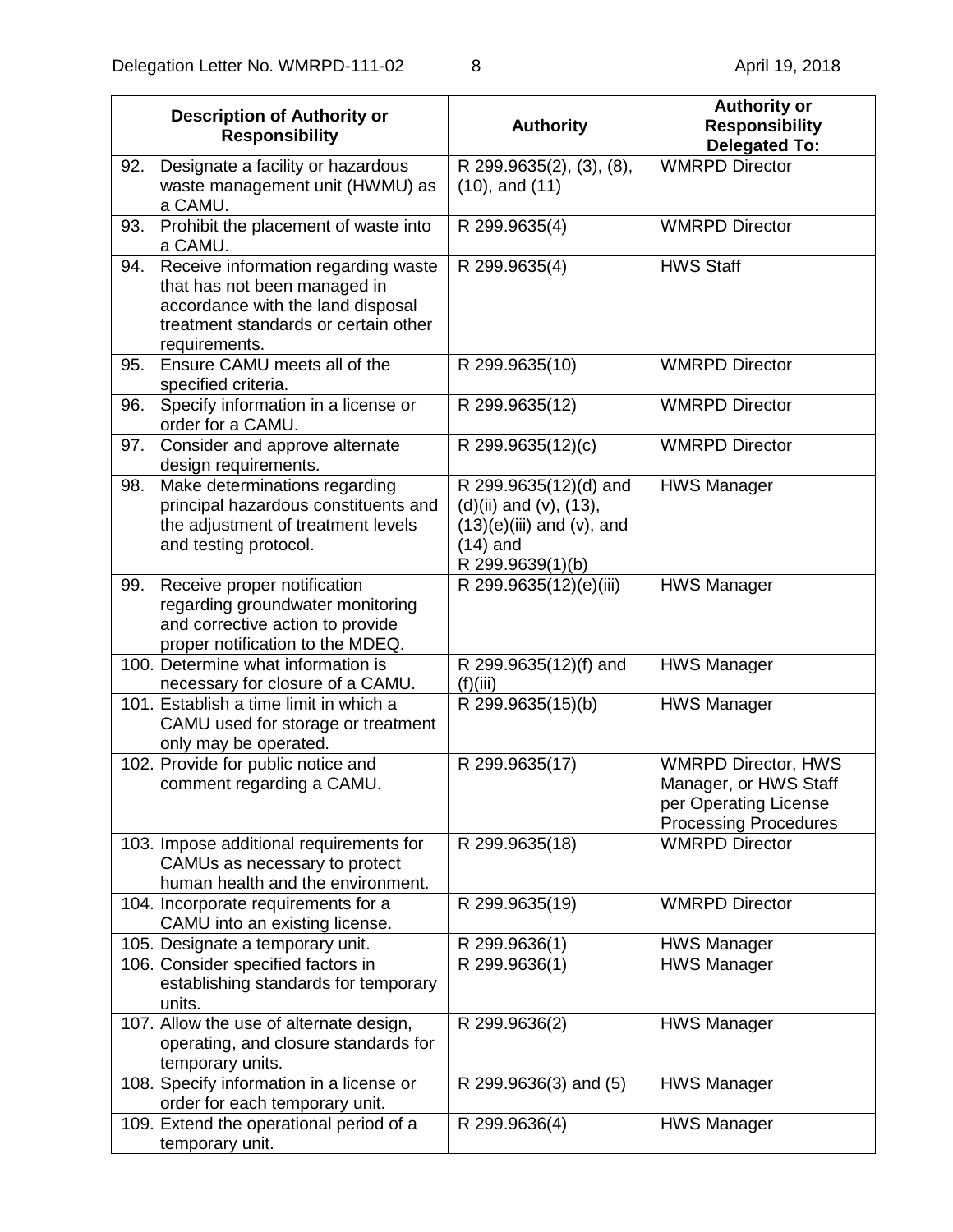| <b>Description of Authority or</b><br><b>Responsibility</b>                                                                                                                                                                  | <b>Authority</b>                                                | <b>Authority or</b><br><b>Responsibility</b><br><b>Delegated To:</b>                                         |
|------------------------------------------------------------------------------------------------------------------------------------------------------------------------------------------------------------------------------|-----------------------------------------------------------------|--------------------------------------------------------------------------------------------------------------|
| 110. Document the rationale for<br>designating a temporary unit and<br>granting any time extensions and<br>make available.                                                                                                   | R 299.9636(6)                                                   | <b>HWS Manager</b>                                                                                           |
| 111. Designate a staging pile.                                                                                                                                                                                               | R 299.9638(2)                                                   | <b>WMRPD Director</b>                                                                                        |
| 112. Approve placement of<br>CAMU-eligible waste in a hazardous<br>waste landfill.                                                                                                                                           | R 299.9639(1) and (2)                                           | <b>MTU Supervisor</b>                                                                                        |
| 113. Provide for public notice and<br>comment regarding placement of<br>CAMU-eligible waste in a hazardous<br>waste landfill, receive public<br>comments, and extend public<br>comment period.                               | R 299.9639(3) and<br>$(5)(b)$ and $(c)$                         | <b>WMRPD Director, HWS</b><br>Manager, or HWS Staff<br>per Operating License<br><b>Processing Procedures</b> |
| 114. Receive notification from hazardous<br>waste landfill regarding intent to<br>receive CAMU-eligible waste.                                                                                                               | R 299.9639(5)(a)                                                | <b>MTU Supervisor</b>                                                                                        |
| 115. Object to placement of<br>CAMU-eligible waste in a hazardous<br>waste landfill and notify the owner or<br>operator of objection.                                                                                        | R 299.9639(5)(c)-(e)                                            | <b>MTU Supervisor</b>                                                                                        |
| 116. Modify, reduce, or eliminate the<br>notifications requirements.                                                                                                                                                         | R 299.9639(5)(f)                                                | <b>HWS Manager</b>                                                                                           |
| 117. Approve startup, shutdown, and<br>malfunction plan and receive related<br>notification.                                                                                                                                 | R 299.9640(2)(b)                                                | <b>WMRPD Director</b>                                                                                        |
| 118. Determine if persons accumulating<br>or storing recyclable materials from<br>which precious metals are reclaimed<br>should be regulated under<br>R 299.9206(1) and complete steps<br>necessary to render that decision. | R 299.9803(5), (6), and<br>$(6)(a)$ and $(b)$                   | <b>WMRPD Director</b>                                                                                        |
| 119. Determine whether or not hazardous<br>waste significantly affects the<br>residue by evaluating conformance<br>with the criteria in<br>40 CFR 266.112(b)(1) and (2).                                                     | R 299.9808(9)(b)                                                | <b>MTU Supervisor</b>                                                                                        |
| 120. Receive used oil biennial reports.                                                                                                                                                                                      | R 299.9813(3), which<br>adopts by reference<br>40 CFR 279.57(b) | <b>HWS Staff</b>                                                                                             |
| 121. Receive written notification of<br>low-level mixed waste (LLMW)<br>storage and treatment conditional<br>exemption.                                                                                                      | R 299.9822(4)(a)                                                | <b>HWS Manager</b>                                                                                           |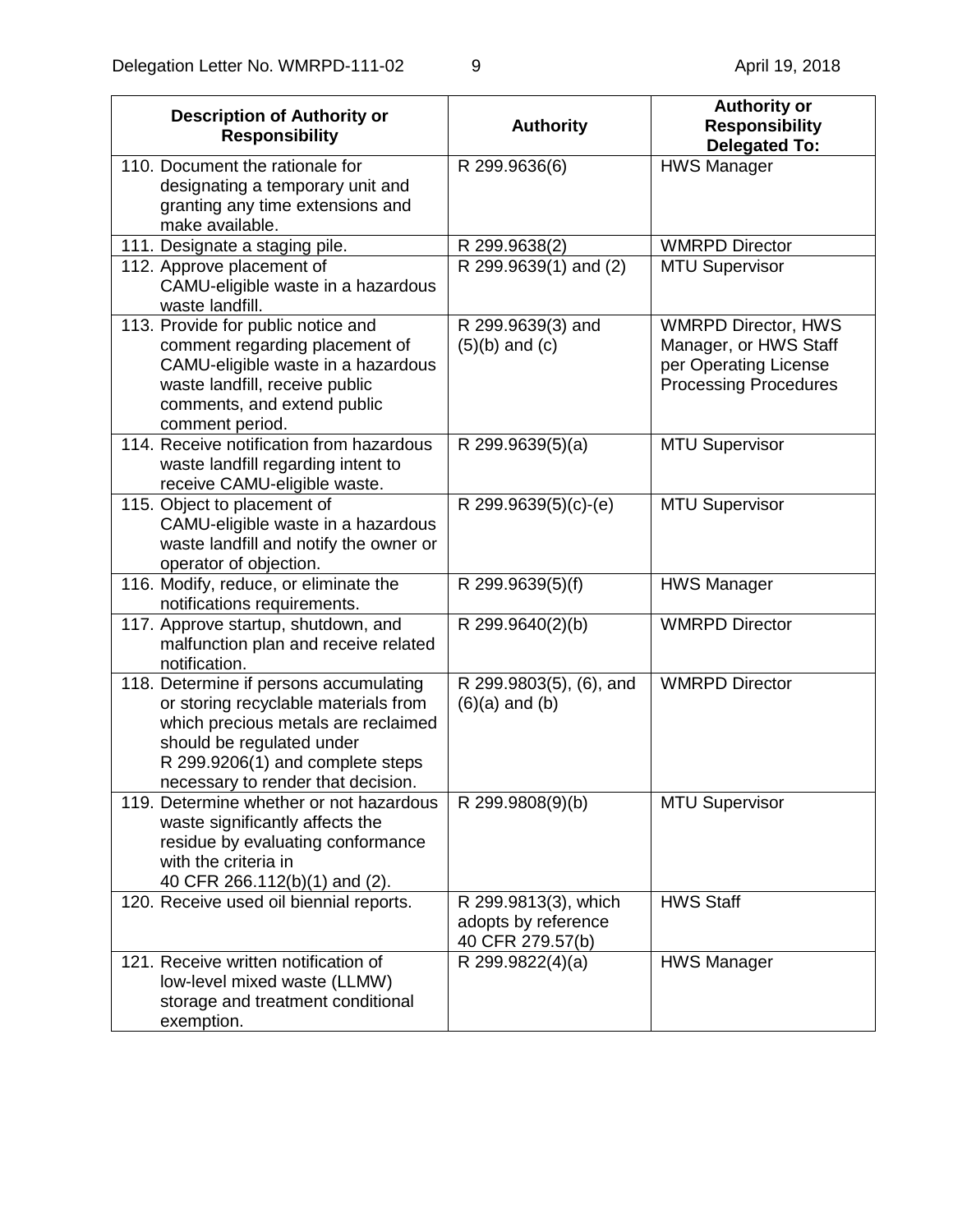| <b>Description of Authority or</b><br><b>Responsibility</b>                                                                                                                                                                                                                      | <b>Authority</b>                                     | <b>Authority or</b><br><b>Responsibility</b><br><b>Delegated To:</b>  |
|----------------------------------------------------------------------------------------------------------------------------------------------------------------------------------------------------------------------------------------------------------------------------------|------------------------------------------------------|-----------------------------------------------------------------------|
| 122. Receive written reports and<br>notifications regarding failure to<br>comply with conditions for LLMW<br>storage and treatment conditional<br>exemption and steps taken to regain<br>the exemption. This includes the<br>ability to request additional<br>information.       | R 299.9822(5)(b) and<br>$(8)(b)$ and $(b)(iv)$       | <b>HWS Manager</b>                                                    |
| 123. Receive oral notification that failure<br>to meet LLMW storage and<br>treatment exemption conditions may<br>endanger human health or the<br>environment.                                                                                                                    | R 299.9822(6)                                        | <b>HWS Manager</b>                                                    |
| 124. Terminate LLMW storage and<br>treatment conditional exemption or<br>require additional conditions to claim<br>exemption.                                                                                                                                                    | R 299.9822(7), (9), and<br>(10)                      | <b>HWS Manager</b>                                                    |
| 125. Receive written notification of LLMW<br>transportation and disposal<br>conditional exemption.                                                                                                                                                                               | R 299.9823(4)(a)                                     | <b>HWS Manager</b>                                                    |
| 126. Receive written reports and<br>notifications regarding failure to<br>comply with conditions for LLMW<br>transportation and disposal<br>conditional exemption and steps<br>taken to regain the exemption. This<br>includes the ability to request<br>additional information. | R 299.9823(6)(a), (9),<br>and $(9)(b)$ and $(b)(iv)$ | <b>HWS Manager</b>                                                    |
| 127. Receive oral notification that failure<br>to meet LLMW transportation and<br>disposal exemption conditions may<br>endanger human health or the<br>environment.                                                                                                              | R 299.9823(7)                                        | <b>HWS Manager</b>                                                    |
| 128. Terminate LLMW transportation and<br>disposal conditional exemption or<br>require additional conditions to claim<br>exemption.                                                                                                                                              | R 299.9823(8), (10),<br>and $(11)$                   | <b>HWS Manager</b>                                                    |
| 129. Register citizen complaint or<br>allegation of violation.                                                                                                                                                                                                                   | MCL 324.11144(2) and<br>(5)                          | <b>WMRPD District Staff or</b><br><b>HWS Staff</b>                    |
| 130. Record complaint and order<br>inspection within five business days<br>of receipt.                                                                                                                                                                                           | MCL 324.11144(3)                                     | <b>WMRPD District</b><br>Supervisors or HWS Unit<br>Supervisor        |
| 131. Determine if complaint or allegation<br>is of a highly serious nature<br>requiring inspection as quickly as<br>possible.                                                                                                                                                    | MCL 324.11144(3)                                     | <b>WMRPD District</b><br><b>Supervisors or HWS Unit</b><br>Supervisor |
| 132. Provide written report to municipality<br>within 15 days following<br>investigation of complaint or<br>allegation.                                                                                                                                                          | MCL 324.11144(4)                                     | <b>WMRPD District</b><br>Supervisors or HWS Unit<br>Supervisor        |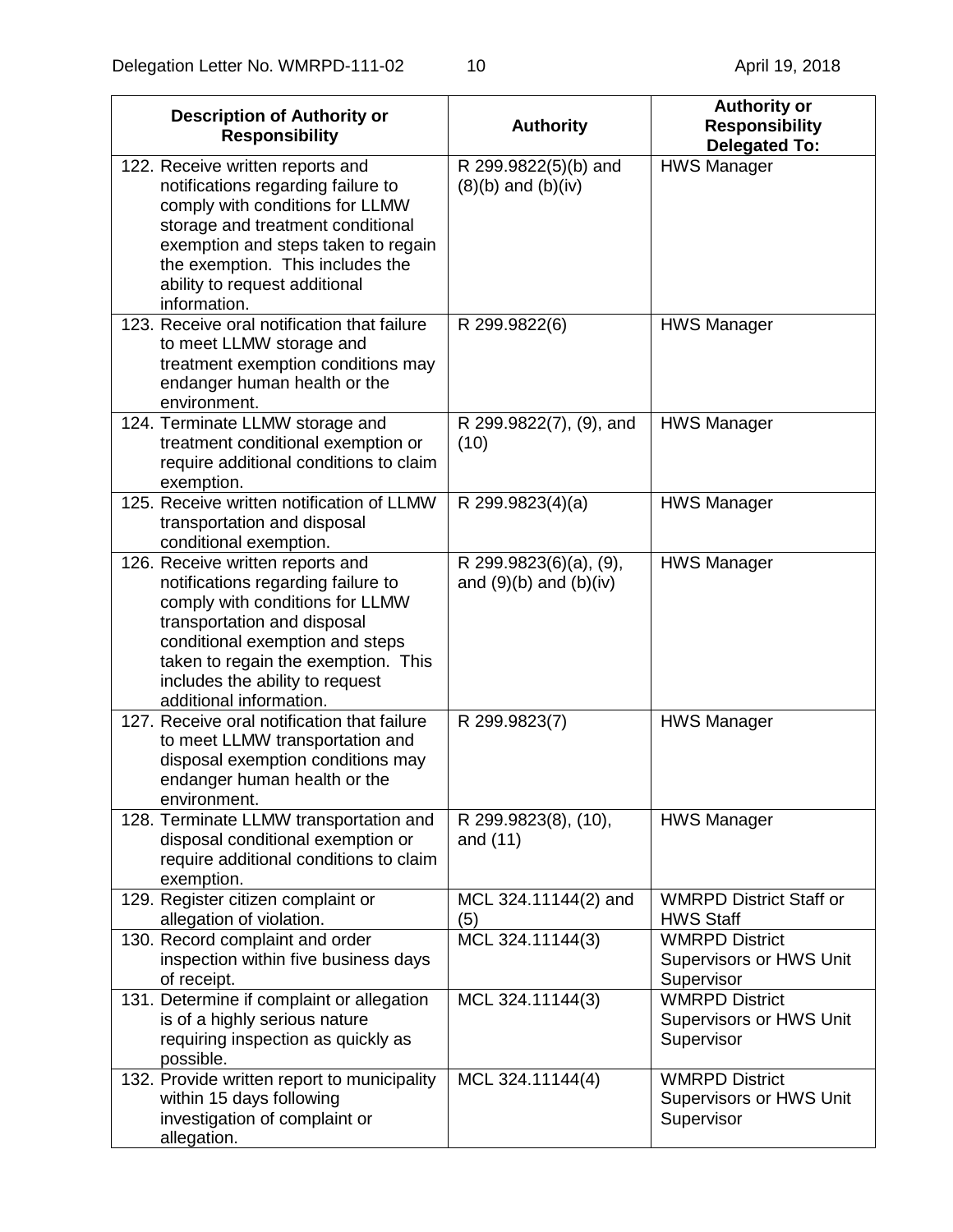| <b>Description of Authority or</b><br><b>Responsibility</b>                                                                                        | <b>Authority</b>                                   | <b>Authority or</b><br><b>Responsibility</b><br><b>Delegated To:</b> |
|----------------------------------------------------------------------------------------------------------------------------------------------------|----------------------------------------------------|----------------------------------------------------------------------|
| 133. Authority to request information from<br>facilities.                                                                                          | MCL 324.11146(1)                                   | <b>WMRPD Section</b>                                                 |
|                                                                                                                                                    |                                                    | Managers and WMRPD<br><b>District Supervisors</b>                    |
| 134. Authority to enter, inspect, and<br>obtain samples at facilities that<br>generate, transport, treat, store, or<br>dispose of hazardous waste. | MCL 324.11146(2) and<br>R 299.9621(2)              | <b>WMRPD Staff</b>                                                   |
| 135. Issue Order of Noncompliance.                                                                                                                 | MCL 324.11150(1)                                   | <b>WMRPD Director</b>                                                |
| 136. Send written verification of<br>compliance.                                                                                                   | MCL 324.11150(1)                                   | <b>WMRPD Director</b>                                                |
| 137. Determine failure to make<br>reasonable and continuous efforts to<br>comply.                                                                  | MCL 324.11150(2)                                   | <b>WMRPD Director</b>                                                |
| 138. Issue second or subsequent Order<br>of Noncompliance.                                                                                         | MCL 324.11150(4)(a)                                | <b>WMRPD Director</b>                                                |
| 139. Finding of violation.                                                                                                                         | MCL 324.11151(1) and<br>R 299.9612(1)(g)           | <b>HWS Staff and WMRPD</b><br><b>District Staff</b>                  |
| 140. Issue Violation Notice with draft<br>Consent Order.                                                                                           | MCL 324.11151(1) and<br>R 299.9612(1)(g)           | <b>WMRPD Director</b>                                                |
| 141. Issue order requiring compliance<br>with license, rule, or requirement, or<br>corrective action.                                              | MCL 324.11115a(2)<br>and $(4)$ and<br>324.11151(1) | <b>WMRPD Director</b>                                                |
| 142. Declare and terminate a "hazardous<br>waste emergency."                                                                                       | R 299.9901 and<br>R 299.9902(1) and (2)            | <b>WMRPD Director</b>                                                |

# *Exceptions to delegation:*

## *The following authorities, powers, duties, functions, and responsibilities are not delegated and are reserved for the director of the MDEQ, unless otherwise indicated:*

- 1. Enter into a legally binding agreement authorizing hazardous waste operations. [R 299.9102(bb)]
- 2. Request Governor to petition U.S. EPA Regional Administrator to add a waste to federal hazardous waste listing. [R 299.9209(3)(b)]
- 3. Establish environmental protection standards. [R 299.9613(6); R 299.9629(3)(a), (3)(a)(ii)-(iv), (3)(b), (3)(b)(ii)-(iv), (4), (5), (6), (7), (7)(b)(i), (ii)(A) and (G), and (iii)(C), (8), (8)(c), and (9); and R 299.9635(13)(b) and (20)]
- 4. Issue orders suspending or restricting facilities' licenses, without first issuing an Order of Noncompliance. [MCL 324.11150(3) and (4)(b)]
- 5. Determine the probable cause of the violations, search without a warrant, and seizing property. [MCL 324.11146(3)]
- 6. Consult with the director of the Michigan Department of Health and Human Services regarding imminent and substantial hazards and to take appropriate action as a result of a determination that an imminent and substantial hazard does exist. [MCL 324.11148(1)]
- 7. Request the Michigan Department of Attorney General to institute appropriate legal action. [MCL 324.11148(1)(b)]
- 8. Authority to promulgate administrative rules. [MCL 324.11127 and MCL 324.11128 and R 299.9215(3)]